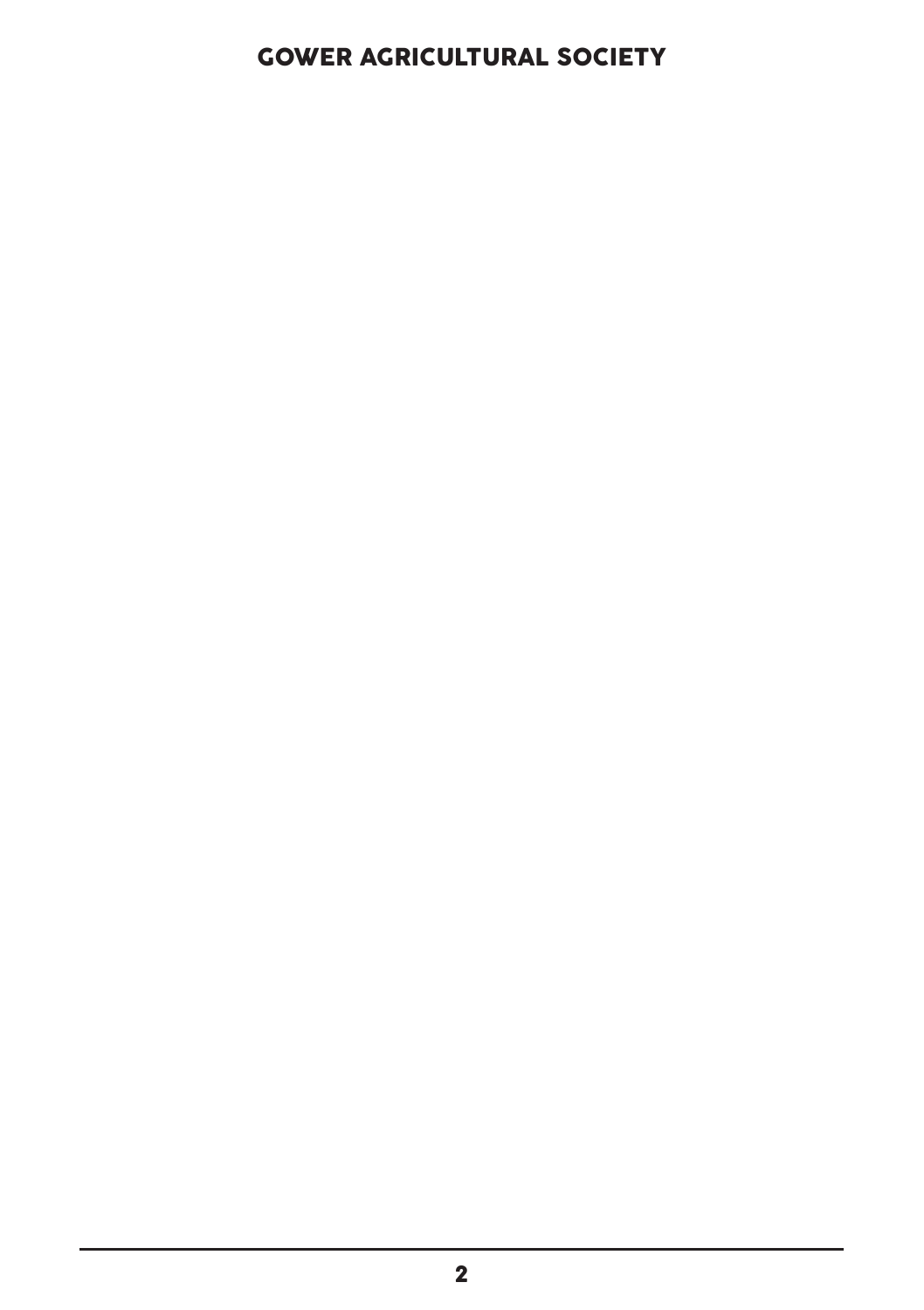# **IUDGES**

### CATTLE

**Welsh Black :** TBA **Hereford:** Mrs Tracey Jones, Ty Isaf Farm, Erwood, Builth Wells **Beef Cattle British :** TBA **Beef Cattle Continental:** TBA **Commercial Cattle:** Mrs Tracey Jones, Ty Isaf Farm, Erwood **Dairy Cattle:** Mr Russell Law, Lanfryn, White Mill, Carmarthen, Judging here **Suckler Herd Competition:** Mr Keith Beynon **Cattle Supreme Championship:** Mr Huw Evans Auctioneer

### SHEEP

**Suffolks:** Mr R Harris, Redlands Farm, Bonvilston

**Ryelands:** TBA

**Welsh Mule & Welsh Half Breed:** Mr D Goodwin, Gwynne, Gwynn Llethac, Tally **Any Other Cross Breed:** Mr D Goodwin, Gwynne, Gwynn Llethac, Tally **Texels & Butchers Lambs:** Mr W Phillips, Goitre Uchaf, Trawsmawr, Carmarthen **Charollais:** Mr Thomas Bradbury, Trefwynt Farm, Bethesda, Narbeth **Welsh Mountain:** Mr Emyrs Evans Gwynedd, Ty Coch, Llangynhafal, Denbigh **Any Other Hill Breed:** Mr W Harris, Homeford, Llandeilo, Trapp **Coloured Sheep:** Mr Roland Williams, Aneddle, Caperl Seion, Aberystwyth **Young Handlers:** TBA **Butchers Lambs:** Mr W Phillips, Goitre Uchaf, Trawsmawr, Carmarthen **Supreme Champion & Group of 3:** Mr Jones Ty-Isaf Farm, Erwood, Builth Wells

### PIGS

Mrs Cherry Davies, Tyllwyd, Dryslwyn

### NOTICE TO ALL EXHIBITORS

1. Please be aware of necessary licences/passports required for movement of livestock.

2. Only vehicles carrying/towing livestock will be permitted entry to the livestock area.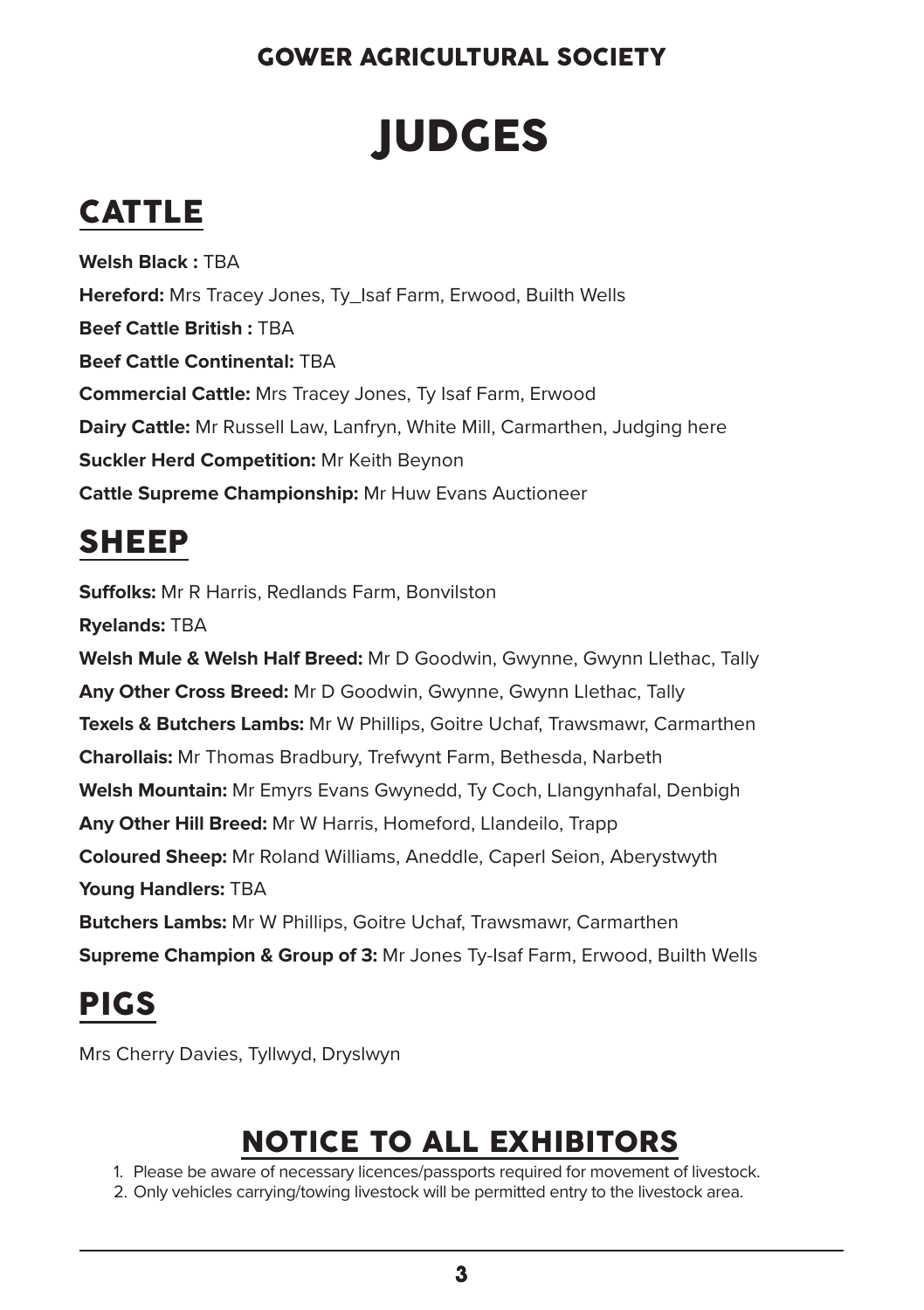# TRADE EXHIBITORS

#### SHOWGROUND HOLDING NO: 59/152/8002

**THE JNO OLIVER WATKINS PERPETUAL CHALLENGE TROPHY**

Best Agricultural Horticultural Stand

**THE GOWER AGRICULTURAL SOCIETY CUP** 

Best Trade Stand

### NOTICE TO ALL EXHIBITORS

WINNERS TO HOLD TROPHIES FOR ONE YEAR ONLY. ALL PRIZE CUPS MUST BE HANDED IN PRIOR TO THE COMMENCEMENT OF JUDGING FOR PRESENTATION AFTER EACH CLASS. (In person or with proof of posting please)

**Judging to commence at 10.00am**. There will be a 15 minute warning before your class/section. If you are not in the ring on time, judging WILL commence without you. Please be aware of any licence requirements for the movement of livestock.

## **CATTLE**

#### **THIS SHOW HAS APPLIED TO AHVLA TO BE CLASSED AS EXEMPT FROM REQUIREMENTS FOR TB PRE-MOVEMENT TESTING.**

The Health and Safety Executive insist on two handlers to each Bull. Please comply. Published subject to any order that may be issued by DEFRA. Animals to compete in one class only, except in young handler, group classes and Championships.

| <b>Class</b>  | <b>Entry Fee</b> |                                                                                                                                                    | 1st | 2nd  | 3rd |
|---------------|------------------|----------------------------------------------------------------------------------------------------------------------------------------------------|-----|------|-----|
|               |                  | <b>WELSH BLACK CATTLE</b>                                                                                                                          |     |      |     |
|               | £З               | Bull over 12 months                                                                                                                                | £20 | £10  | £6  |
| $\mathcal{P}$ | £З               | Cow or Heifer in calf or with calf at foot                                                                                                         | £20 | \$10 | £6  |
| 3             | £З               | Maiden Heifer born after 1st March 2021                                                                                                            | £15 | £8   | £4  |
| 4             | £З               | Calf not exceeding 12 months                                                                                                                       | £15 | £8   | £4  |
|               |                  | <b>CHAMPIONSHIP: Breos Perpetual Challenge Cup &amp; Glyn Jones Qualifier</b><br>Rosette Best Welsh Black Exhibit (Presented by S.I. & L.J. Evans) |     |      |     |

**SOUTH WALES WELSH BLACK BREEDERS' CLUB** (Classes 1-4)

This show qualifies for the Small Shows and New Entrants competition - these competitions are sponsored by the Miss L HOWELLS, CWMCARNO, RHYMNEY, GWENT and the SOUTH WALES WELSH BLACK BREEDERS' CLUB. Qualifying shows are: Tivy-Side, Llanddarog, Cardigan, Llanilar, Nevern, Llandysul, St. Clears, Llandeilo, Gower, Fishguard and Llandyfaeliog.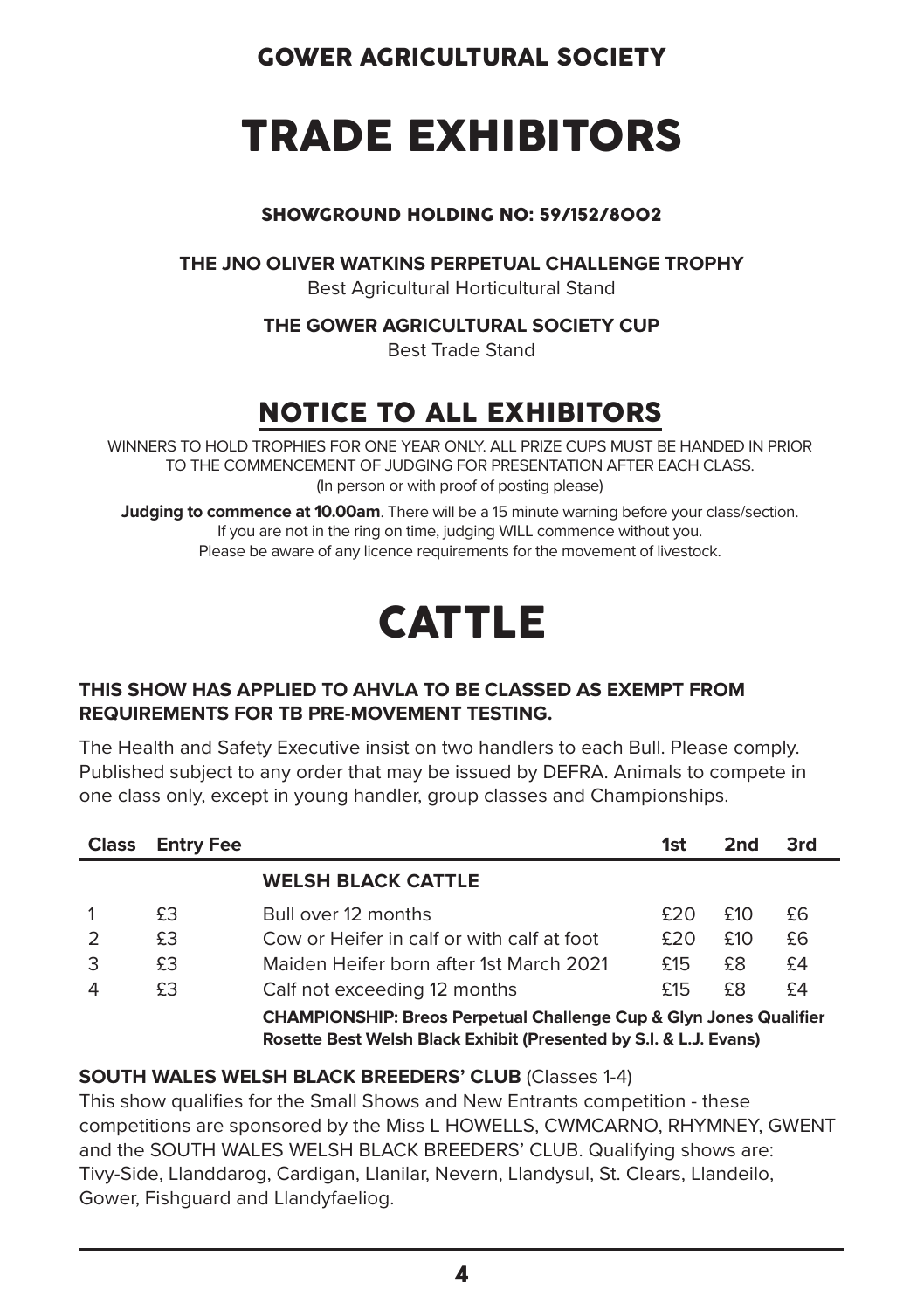This is also a qualifying show for the Glyn Jones Junior Heifer Championship. (Maiden heifers born after 1st March 2019) This competition is sponsored by MR GLYN JONES PENLON, NEBO, CROSS INN, CEREDIGION. The Glyn Jones competition qualifying shows are: Cothi Bridge, Llanddarog,Tivy-Side, Cardigan, Llanilar, Aberystwyth, Nevern, Fishguard, Brecon, St. Clears, Llandeilo, Lampeter, Martletwy, Monmouth,Talybont, Gower and Llandysul.

This competition will now be run on a point system with Llandysul Show being a double point show. Further details available from Janet Thomas - 01558 668264.

| <b>Class</b> | <b>Entry Fee</b> |                                                                                                                                                                                               | 1st  | 2nd  | 3rd |
|--------------|------------------|-----------------------------------------------------------------------------------------------------------------------------------------------------------------------------------------------|------|------|-----|
|              |                  | <b>HEREFORD CATTLE</b><br>Hereford Cattle may compete in the following<br>classes provided they are entered in the herd<br>book or any other registers maintained by the<br>Hereford Society. |      |      |     |
| 5            | £3               | Bull born before January 2022<br>Class 6 kindly sponsored by The Granary, Scurlage                                                                                                            | £20  | £10  | £6  |
| 6            | £З               | Bull born after January 2022                                                                                                                                                                  | £20  | £10  | £6  |
| 7            | £З               | Cow in milk or in calf                                                                                                                                                                        | £20. | £10  | £6  |
| 8            | £3               | Heifer not exceeding 24 months                                                                                                                                                                | £15  | £8   | £4  |
| 9            | £З               | Calf not exceeding 12 months                                                                                                                                                                  | £15  | £8   | £4  |
|              |                  | <b>CHAMPIONSHIP: The Faraam Challenge Cup &amp; Hereford Cattle Society</b><br><b>Special Championship Rosette</b>                                                                            |      |      |     |
|              |                  | <b>BEEF CATTLE - BRITISH</b><br>(Excluding Hereford and Welsh Blacks)<br>Section kindly sponsored by Mr J Husband, John F<br>Harvey, Chartered Accountants, Swansea.                          |      |      |     |
| 10           | £З               | Bull over 12 months                                                                                                                                                                           | £20  | £10  | £6  |
| 11           | £З               | Cow or Heifer in milk or in calf                                                                                                                                                              | 520  | £10. | £6  |
| 12           | £З               | Heifer not exceeding 24 months                                                                                                                                                                | £15  | £8   | £4  |
| 13           | £3               | Calf not exceeding 12 months                                                                                                                                                                  | £15  | £8   | £4  |
|              |                  | <b>CHAMPIONSHIP: Hamilton W Crawford Challenge Cup</b><br>Best British Beef Cattle Exhibit (Excluding Welsh Blacks and Hereford)                                                              |      |      |     |
|              |                  | <b>BEEF CATTLE - CONTINENTAL</b><br>Section kindly sponsored by the late Mrs M Harries and<br>family, Kilvrough Farm, Parkmill.                                                               |      |      |     |
| 14           | £З               | Bull over 12 months                                                                                                                                                                           | £20  | £10  | £6  |
| 15           | £3               | Cow in milk or in calf                                                                                                                                                                        | £20  | £10  | £6  |
| 16           | £З               | Heifer in milk or in calf over 24 months                                                                                                                                                      | £15  | £8   | £4  |
| 17           | £3               | Heifer not exceeding 24 months                                                                                                                                                                | £15  | £8   | £4  |
| 18           | £3               | Calf not exceeding 12 months                                                                                                                                                                  | £15  | £8   | £4  |
|              |                  | <b>CHAMPIONSHIP: The Lemuel Harries Memorial Trophy</b>                                                                                                                                       |      |      |     |
|              |                  |                                                                                                                                                                                               |      |      |     |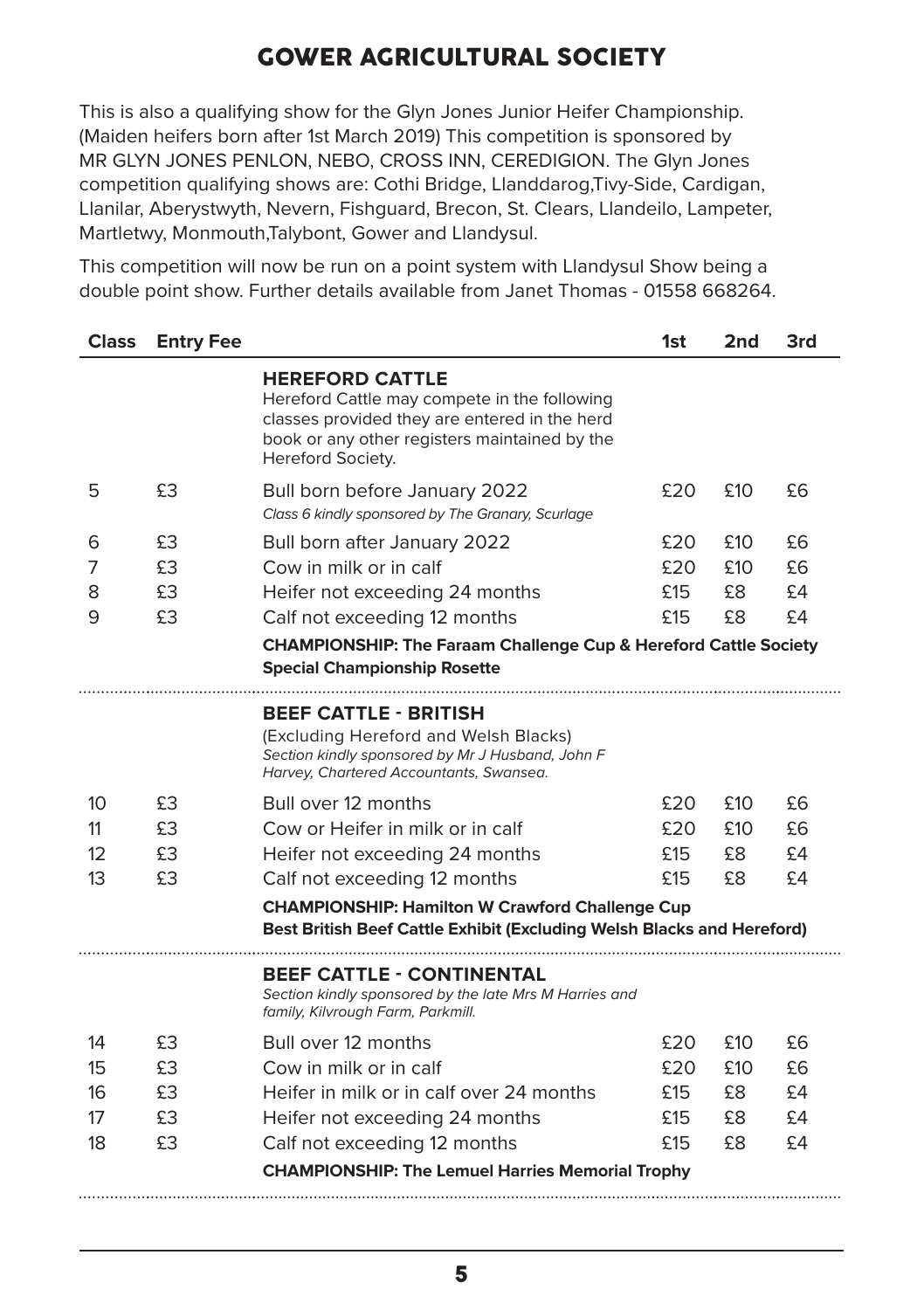| <b>Class</b> | <b>Entry Fee</b> |                                                                                                                                                             | 1st | 2nd | 3rd |
|--------------|------------------|-------------------------------------------------------------------------------------------------------------------------------------------------------------|-----|-----|-----|
|              |                  | <b>PAIR CLASS</b>                                                                                                                                           |     |     |     |
| 19           | £З               | Pair of Cattle, the property of the exhibitor<br>(OPEN TO ALL BEEF BREEDS)                                                                                  | £15 | £8  | £4  |
|              |                  | <b>CHAMPIONSHIP: W D Beynon Cup</b>                                                                                                                         |     |     |     |
|              |                  | <b>COMMERCIAL CATTLE</b><br>Section kindly sponsored by Mr Lyn Jones, Brooklands<br>Farm, Pembrey.                                                          |     |     |     |
| 20           | £З               | Heifer any age                                                                                                                                              | £15 | £8  | £4  |
| 21           | £З               | Steer any age                                                                                                                                               | £15 | £8  | £4  |
| 22           | £З               | Cow or Heifer, in milk or calf                                                                                                                              | £15 | £8  | £4  |
| 23           | £З               | Suckler Cow and Calf (to be judged in res)                                                                                                                  | £20 | £10 | £6  |
|              |                  | <b>CHAMPIONSHIP: Andrew Evans Perpetual Challenge Trophy</b>                                                                                                |     |     |     |
|              |                  | <b>DAIRY CATTLE</b>                                                                                                                                         |     |     |     |
| 24           | £3               | Cow in milk                                                                                                                                                 | £20 | £10 | £6  |
| 25           | £З               | Cow in calf - to calve not later than 3<br>months after the Show                                                                                            | £20 | £10 | £6  |
| 26           | £З               | Heifer in milk                                                                                                                                              | £20 | £10 | £6  |
| 27           | £З               | Heifer not in milk                                                                                                                                          | £15 | £8  | £4  |
| 28           | £З               | Pair of Cattle                                                                                                                                              | £15 | £8  | £4  |
|              |                  | <b>CHAMPIONSHIP: C C Vivian Cup Best Female Dairy Animal</b><br><b>CHAMPIONSHIP: George Richards Perpetual Memorial Trophy Best Pair</b><br>of Dairy Cattle |     |     |     |
|              |                  | YOUNG HANDLERS COMPETITION<br>Any animal to be shown excluding bulls                                                                                        |     |     |     |
| 29           |                  | Handler to be under 12 years of age                                                                                                                         | £15 | £8  | £4  |
| 30           |                  | Handler to be aged between 12 and<br>18 years of age                                                                                                        | £15 | £8  | £4  |
|              |                  | Show Directors Cups Awarded to the Best Junior Handler from each class                                                                                      |     |     |     |

\*\*\*\*\*\*\*\*\*\*\*\*\*\*\*\*\*\*\*\*\*\*\*\*\*\*\*\*\*\*\*\*\*\*\*\*\*

#### **THE PRESIDENT'S CUP & £50**

SUPREME CHAMPION CATTLE SECTION



#### \*\*\*\*\*\*\*\*\*\*\*\*\*\*\*\*\*\*\*\*\*\*\*\*\*\*\*\*\*\*\*\*\*\*\*\*\*\* **THE LADY BLYTHESWOOD PERPETUAL MEMORIAL TROPHY**

Awarded to the exhibitor from the City & County of Swansea gaining most points in the Cattle Section.

No animal will be eligible to qualify for points in more than one class.

Points will be awarded as follows: - 1st - 3pts 2nd - 2pts 3rd - lpt

6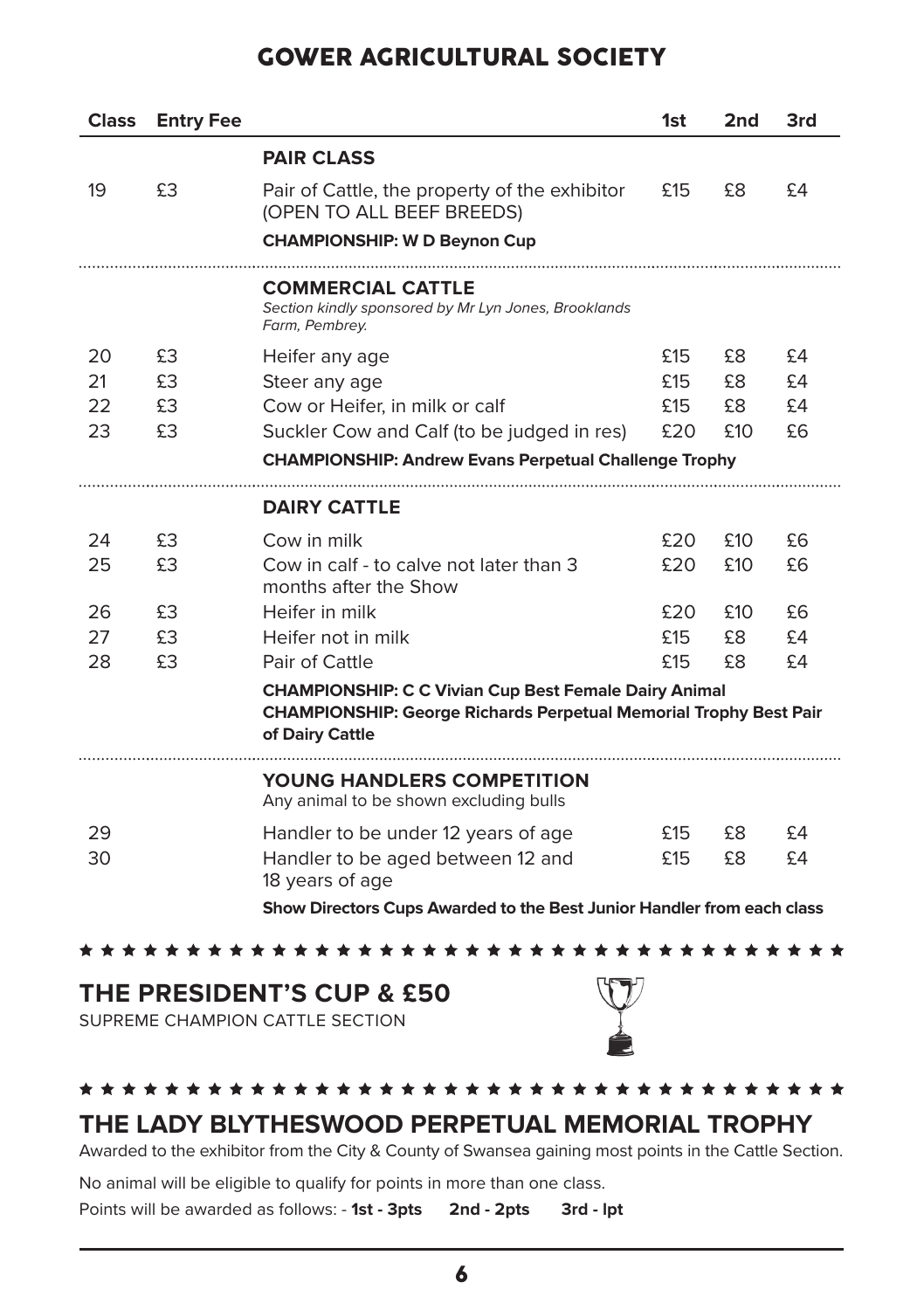# SHEEP

THIS SECTION WILL BE JUDGED IN THE SHOW RING. **MV AND NON-MV SHEEP MUST NOT BE TRANSPORTED TO THE SHOW TOGETHER. IF THIS IS FOUND TO HAVE OCCURRED THE SHEEP CANNOT BE UNLOADED AND DEFINITELY NOT ALLOWED TO COMPETE AT THE SHOW**

#### **NOTICE TO ALL EXHIBITORS**

- 1. Exhibitors requiring M.V. accredited pens, please state CLEARLY on your entry form.
- 2. Only vehicles carrying/towing livestock will be permitted entry to the livestock area.
- 3. Animals to compete in one class only, except in young handler, group classes & Championships
- 4. All sheep entry changes must me with Secretary 2 days prior to the Show.

| <b>Class</b>               | <b>Entry Fee</b>                    |                                                                                                                                                                                                                                                                                                               | 1st                             | 2 <sub>nd</sub>            | 3rd                        |
|----------------------------|-------------------------------------|---------------------------------------------------------------------------------------------------------------------------------------------------------------------------------------------------------------------------------------------------------------------------------------------------------------|---------------------------------|----------------------------|----------------------------|
|                            |                                     | <b>SUFFOLK</b>                                                                                                                                                                                                                                                                                                |                                 |                            |                            |
| 31<br>32<br>33<br>34<br>35 | £З<br>£3<br>£3<br>£3<br><b>FREE</b> | Ram, one year old or over<br>Ram lamb<br>Single ewe, any age<br>Single ewe lamb<br>Group of three consisting of two females<br>and one male from same exhibitor<br><b>CHAMPIONSHIP: The Len Jeffreys Perpetual Memorial Trophy</b>                                                                            | £12<br>£12<br>£12<br>£12<br>£12 | £8<br>£8<br>£8<br>£8<br>£8 | £5<br>£5<br>£5<br>£5<br>£5 |
|                            |                                     | <b>RYELANDS (PEDIGREE WHITE)</b>                                                                                                                                                                                                                                                                              |                                 |                            |                            |
| 36<br>37<br>38<br>39<br>40 | £З<br>£3<br>£3<br>£З<br><b>FREE</b> | Ram, one year old or over<br>Ram lamb<br>Single ewe, any age<br>Single ewe lamb<br>Group of three consisting of two females<br>and one male from same exhibitor<br><b>CHAMPIONSHIP: The Gower Agricultural Rosette &amp; Ryelands Society</b><br>Champions Rosette Trophy. The Abraham Jones Memorial Shield. | £12<br>£12<br>£12<br>£12<br>£12 | £8<br>£8<br>£8<br>£8<br>£8 | £5<br>£5<br>£5<br>£5<br>£5 |
|                            |                                     | <b>WELSH MULE &amp; WELSH HALF BREEDS</b>                                                                                                                                                                                                                                                                     |                                 |                            |                            |
| 41<br>42<br>43<br>44       | £3<br>£3<br>£З<br>£3                | Ewe with lamb<br>Single Ewe any age (Not to be entered in class 41)<br>Single ewe lamb<br>Group of 3 consisting of 3 females from<br>same exhibitors                                                                                                                                                          | £12<br>£12<br>£12<br>£12        | £8<br>£8<br>£8<br>£8       | £5<br>£5<br>£5<br>£5       |
|                            |                                     | <b>CHAMPIONSHIP: The Gower Agricultural Perpetual Trophy</b><br><b>ANY OTHER BREED/CROSS BREED</b><br>(CONTINENTAL OR BRITISH LOWLAND)                                                                                                                                                                        |                                 |                            |                            |
| 45<br>46<br>47<br>48<br>49 | £3<br>£З<br>£З<br>£3<br><b>FREE</b> | Ram, one year old or over<br>Ram lamb<br>Single ewe, any age<br>Single ewe lamb<br>group of three consisting of two females<br>and one male from same exhibitor<br><b>CHAMPIONSHIP: Lowland Champion Cup</b>                                                                                                  | £12<br>£12<br>£12<br>£12<br>£12 | £8<br>£8<br>£8<br>£8<br>£8 | £5<br>£5<br>£5<br>£5<br>£5 |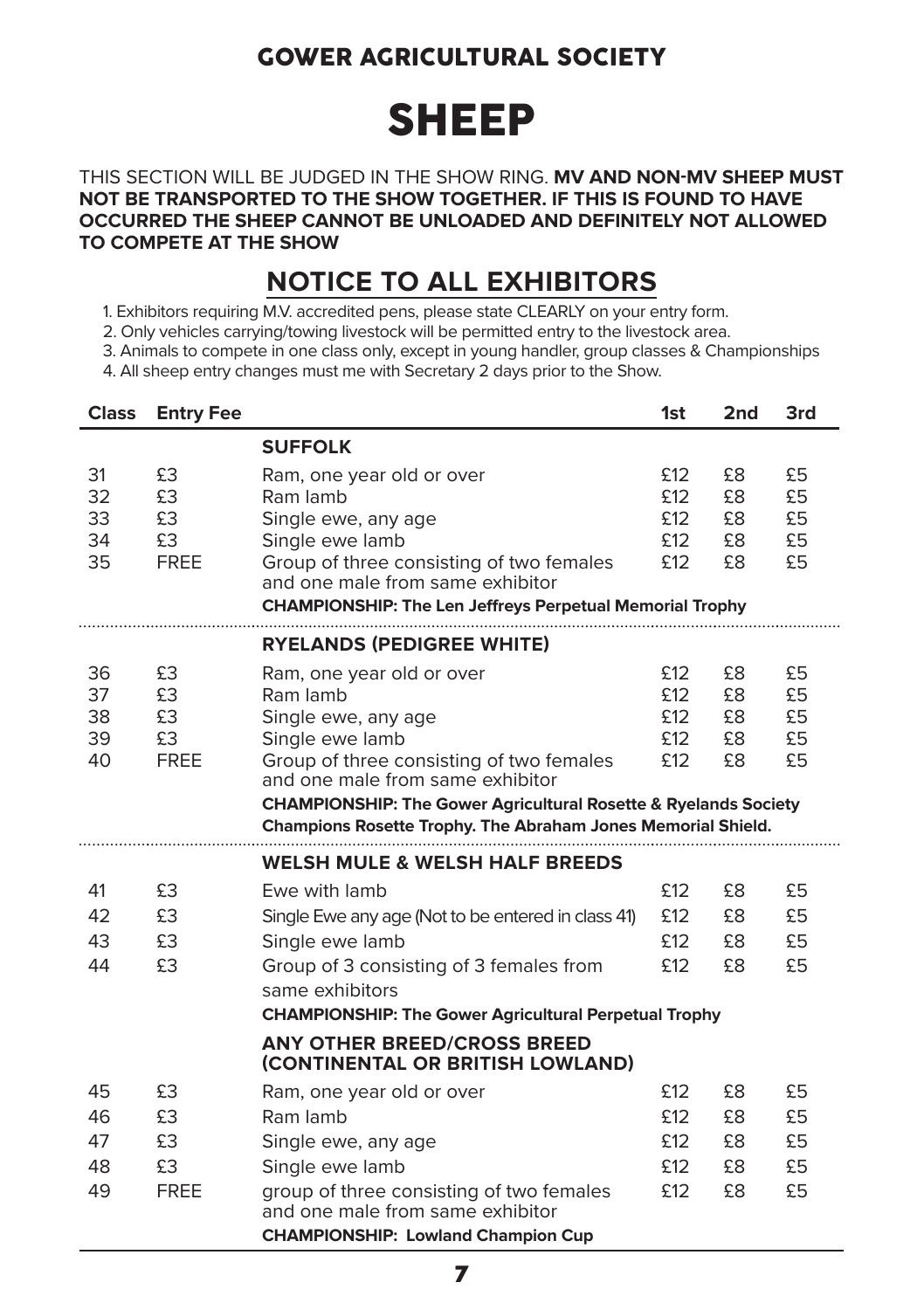| <b>Class</b>                     | <b>Entry Fee</b>                          |                                                                                                                                                                                                                                                                                                                                                                                        | 1st                                    | 2nd                              | 3rd                              |
|----------------------------------|-------------------------------------------|----------------------------------------------------------------------------------------------------------------------------------------------------------------------------------------------------------------------------------------------------------------------------------------------------------------------------------------------------------------------------------------|----------------------------------------|----------------------------------|----------------------------------|
|                                  |                                           | <b>TEXELS</b>                                                                                                                                                                                                                                                                                                                                                                          |                                        |                                  |                                  |
| 50<br>51<br>52<br>53<br>54<br>55 | £3<br>£3<br>£З<br>£З<br>£З<br><b>FREE</b> | Ram, one year old or over<br>Ram lamb<br>Single shearling ewe<br>Single ewe, 2yrs old or over<br>Single ewe lamb<br>Group of three consisting of two females<br>and one male from same exhibitor<br><b>CHAMPIONSHIP: The Texel Society Rosette &amp; The Scurlage Castle Cup</b><br>Presented in memory of Mr Emrys Evans (Scurlage Castle Farm) to the best exhibit in Texel section. | £12<br>£12<br>£12<br>£12<br>£12<br>£12 | £8<br>£8<br>£8<br>£8<br>£8<br>£8 | £5<br>£5<br>£5<br>£5<br>£5<br>£5 |
|                                  |                                           | <b>CHAROLLAIS</b>                                                                                                                                                                                                                                                                                                                                                                      |                                        |                                  |                                  |
| 56                               | £З                                        | Ram, one year old or over                                                                                                                                                                                                                                                                                                                                                              | £12                                    | £8                               | £5                               |
| 57                               | £З                                        | Ram lamb                                                                                                                                                                                                                                                                                                                                                                               | £12                                    | £8                               | £5                               |
| 58                               | £3                                        | Single ewe, any age                                                                                                                                                                                                                                                                                                                                                                    | £12                                    | £8                               | £5                               |
| 59                               | £З                                        | Single Yearling Ewe                                                                                                                                                                                                                                                                                                                                                                    | £12                                    | £8                               | £5                               |
| 60                               | £З                                        | Single ewe lamb                                                                                                                                                                                                                                                                                                                                                                        | £12                                    | £8                               | £5                               |
| 61                               | <b>FREE</b>                               | Group of three consisting of two females<br>and one male from same exhibitor                                                                                                                                                                                                                                                                                                           | £12                                    | £8                               | £5                               |
|                                  |                                           | <b>CHAMPIONSHIP: The Admiral Silver Perpetual Challenge Cup</b>                                                                                                                                                                                                                                                                                                                        |                                        |                                  |                                  |
|                                  |                                           | <b>DEFAID MYNYDD PEDIGRI CYMREIG</b><br><b>WELSH MOUNTAIN PEDIGREE SHEEP</b>                                                                                                                                                                                                                                                                                                           |                                        |                                  |                                  |
| 62                               | £З                                        | Aged ram                                                                                                                                                                                                                                                                                                                                                                               | £12                                    | £8                               | £5                               |
| 63                               | £3                                        | Yearling ram                                                                                                                                                                                                                                                                                                                                                                           | £12                                    | £8                               | £5                               |
| 64                               | £З                                        | Ram lamb                                                                                                                                                                                                                                                                                                                                                                               | £12                                    | £8                               | £5                               |
| 65                               | £3                                        | Aged ewe                                                                                                                                                                                                                                                                                                                                                                               | £12                                    | £8                               | £5                               |
| 66                               | £З                                        | Yearling ewe                                                                                                                                                                                                                                                                                                                                                                           | £12                                    | £8                               | £5                               |
| 67                               | £3                                        | Ewe lamb                                                                                                                                                                                                                                                                                                                                                                               | £12                                    | £8                               | £5                               |
| 68                               | <b>FREE</b>                               | Group of three consisting of two females<br>and one male from same exhibitor                                                                                                                                                                                                                                                                                                           | £12                                    | £8                               | £5                               |
|                                  |                                           | <b>CHAMPIONSHIP: The Welsh Mountain (Reg) Cup</b>                                                                                                                                                                                                                                                                                                                                      |                                        |                                  |                                  |
| டி                               |                                           |                                                                                                                                                                                                                                                                                                                                                                                        |                                        |                                  | 4                                |

#### **The Welsh Mountain Sheep Society - Pedigree Section**

#### **RAM OF THE YEAR COMPETITION:**

Points will be awarded at this show towards the J.O.Pritchard Memorial Trophy

#### **FEMALE OF THE YEAR COMPETITION**

Points will be awarded at this show towards the H.L.& O.E. Roberts Trophy

| <b>Class</b> |             | Entry Fee ANY OTHER HILL BREED                                               | 1st  | 2nd | 3rd |
|--------------|-------------|------------------------------------------------------------------------------|------|-----|-----|
| 69           | £З          | Ram, one year old or over                                                    | \$12 | £8  | £5  |
| 70           | £З          | Ram lamb                                                                     | \$12 | £8  | £5  |
| -71          | £З          | Single ewe, any age                                                          | \$12 | £8  | £5  |
| 72           | £З          | Single ewe lamb                                                              | \$12 | £8  | £5  |
| -73          | <b>FRFF</b> | Group of three consisting of two females<br>and one male from same exhibitor | \$12 | £8  | £5  |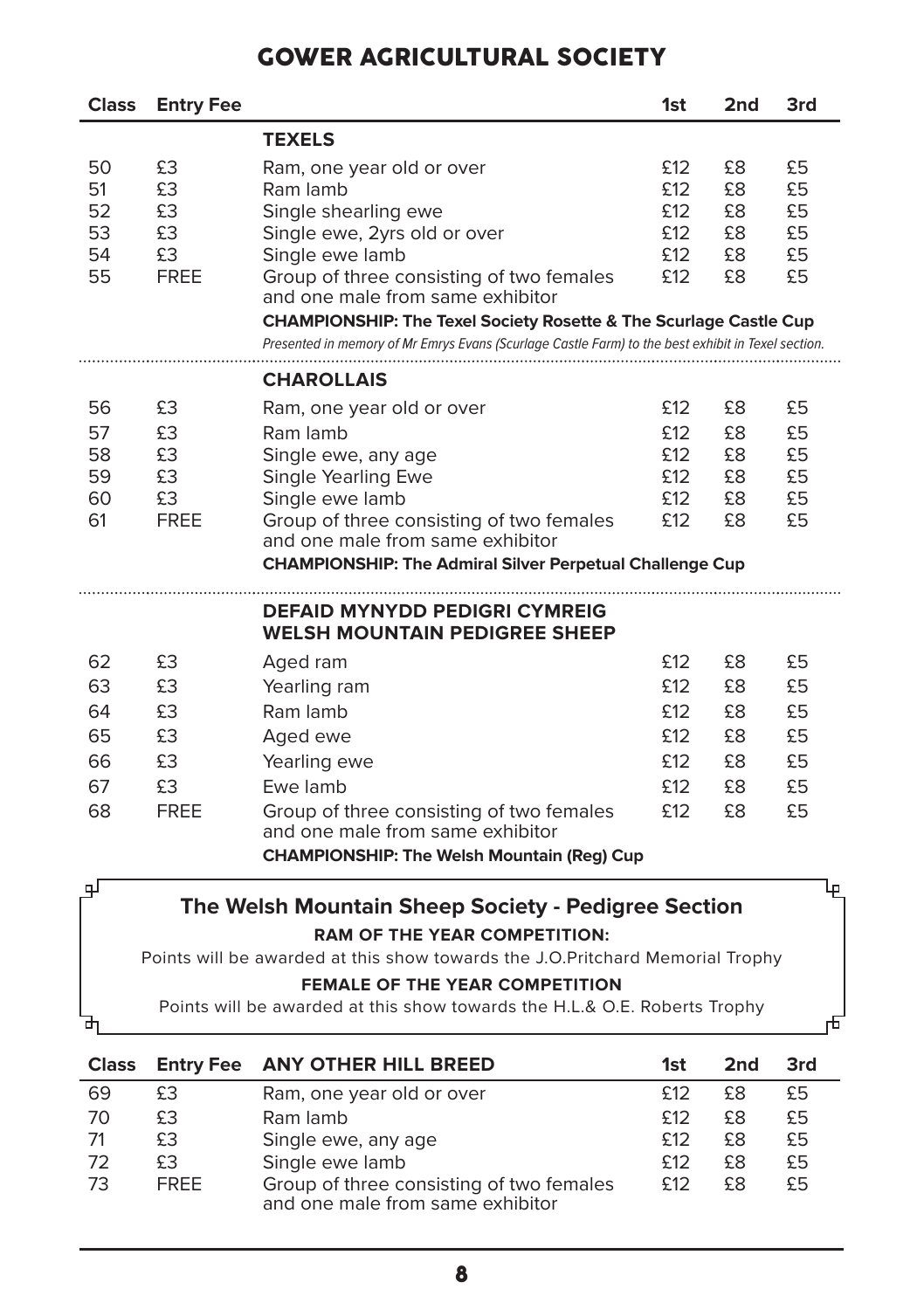| <b>Class</b> | <b>Entry Fee</b> |                                                                                                          | 1st | 2nd | 3rd |
|--------------|------------------|----------------------------------------------------------------------------------------------------------|-----|-----|-----|
|              |                  | <b>COLOURED SHEEP - ANY BREED</b><br><b>BRITISH (NOT TO BE SHOWN IN ANY</b><br><b>OTHER CLASSES)</b>     |     |     |     |
| 74           | £3               | Ram, one year old or over                                                                                | £12 | £8  | £5  |
| 75           | £З               | Ram lamb                                                                                                 | £12 | £8  | £5  |
| 76           | £З               | Single ewe, any age                                                                                      | £12 | £8  | £5  |
| 77           | £З               | Single ewe lamb                                                                                          | £12 | £8  | £5  |
| 78           | FREE             | Group of three consisting of two females<br>and one male from same exhibitor                             | £12 | £8  | £5  |
|              |                  | <b>COLOURED SHEEP - ANY BREED</b><br><b>CONTINENTAL</b>                                                  |     |     |     |
| 79           | £З               | Ram, one year old or over                                                                                | £12 | £8  | £5  |
| 80           | £З               | Ram lamb                                                                                                 | £12 | £8  | £5  |
| 81           | £З               | Single ewe, any age                                                                                      | £12 | £8  | £5  |
| 82           | £З               | Single ewe lamb                                                                                          | £12 | £8  | £5  |
| 83           | FREE             | Group of three consissting of two females                                                                | £12 | £8  | £5  |
|              |                  | and one male from the same exhibitor<br><b>Championship - The Gower Show Coloured Sheep Champion Cup</b> |     |     |     |

**THE NEW HOUSE CUP** 

FOR THE BEST GROUP OF THREE - CONSISTING OF TWO FEMALES AND ONE MALE. GROUP FROM EACH SECTION. PROPERTY OF THE SAME OWNER. *Presented in memory of the late J.M.Jones, New House Farm, Overton*

#### **SUPREME CHAMPION - THE ERNEST STEVENS CUP AND £50**

OPEN TO CHAMPION AND RESERVE OF THE SHEEP SECTIONS *Kindly sponsored by The Gower Butcher, Portland Street, Swansea*

#### **THE CRAYFORD PERRY CUP**



AWARDED TO THE EXHIBITOR FROM THE GOWER PARISHES GAINING

|    |    | MOST POINTS IN THE SHEEP SECTION<br>* * * * * * * * * * * *<br>******                                                                                                             |     |    |    |
|----|----|-----------------------------------------------------------------------------------------------------------------------------------------------------------------------------------|-----|----|----|
|    |    | <b>BUTCHER'S LAMBS</b><br>(LAMBS WILL BE WEIGHED ON THE MORNING OF THE SHOW)<br>Section kindly sponsored by Paul Tucker & Son, Penclawdd                                          |     |    |    |
| 84 | £З | Pair of Butcher's Lambs - not exceeding<br>38 Kilos liveweight                                                                                                                    | £12 | £8 | £5 |
| 85 | £З | Pair of Butcher's Lambs - exceeding<br>38 Kilos liveweight<br><b>CHAMPIONSHIP: Glamorgan Lamb Trophy</b>                                                                          | £12 | £8 | £5 |
|    |    | <b>YOUNG HANDLER'S OPEN CLASSES</b><br>Kindly sponsored by E Evans & Sons, Scurlage Castle Farm                                                                                   |     |    |    |
| 86 | £З | Handler to be under 8 years old<br>(under 5 years old to be supervised by an adult)                                                                                               | £12 | £8 | £5 |
| 87 | £З | Handler to be between 8 years and 16 years<br><b>CHAMPIONSHIP: Gower Show Championship Trophies and Rosettes</b><br>(Championship is awarded to young handler in classes 80 & 81) | £12 | £8 | £5 |

### NOTICE TO ALL EXHIBITORS

- 1. To be judged on presentation and handling in the Ring.
- 2. Class 86-87 is open to residents and non-residents of Gower parishes.
- 3. Show Directors trophies presented to winners of classes 86-87.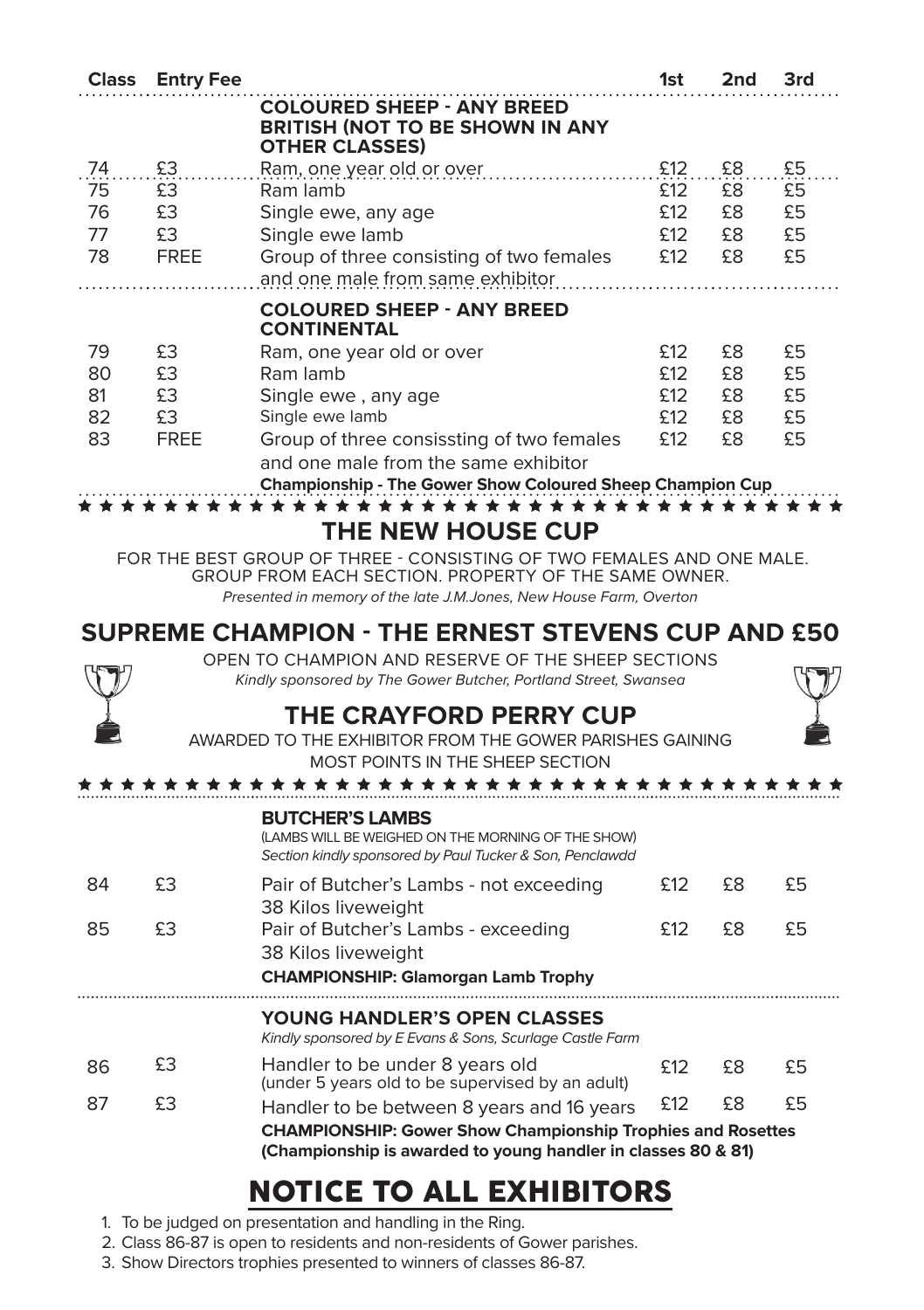# PIGS

Exhibitors please note that they must obtain a licence to move pigs from their local authority.

| <b>Class</b><br>88<br>89<br>90 | <b>Entry Fee</b><br>£З<br>£3<br>£3 | Boar, any age<br>Sow, in farrow, or with litter<br>Gilt, in farrow                                                                                                                                         | 1st<br>£12<br>£12<br>£12 | 2 <sub>nd</sub><br>£8<br>£8<br>£8 | 3rd<br>£5<br>£5<br>£5 |
|--------------------------------|------------------------------------|------------------------------------------------------------------------------------------------------------------------------------------------------------------------------------------------------------|--------------------------|-----------------------------------|-----------------------|
|                                |                                    | <b>COMMERCIAL PIGS</b>                                                                                                                                                                                     |                          |                                   |                       |
| 91                             | £3                                 | Pig, suitable for bacon trade<br>Weight exceeding 85 kilos                                                                                                                                                 | £12                      | £8                                | £5                    |
| 92                             | £3                                 | Pig, suitable for porktrade<br>Weight not exceeding 67 kilos<br>(No animal to compete in more than one class)                                                                                              | £12                      | £8                                | £5                    |
|                                |                                    | PIGS SUPREME CHAMPIONSHIP: The George Lewis<br><b>Memorial Cup plus £50 - Best Pig in Show</b><br>The D Austin Jones Perpetual Memorial Trophy:<br>To the exhibitor gaining most points in the Pig Section |                          |                                   |                       |

### JOHN PRITCHARD MEMORIAL BURSARY

Mr John Pritchard was a most active member and Director of the Gower Agricultural Society, holding the position of Show Director until he died in 1989. In his memory the Society introduced the John Pritchard Memorial Bursary, awarded to a young person to further their education in agriculture.

The bursary will be awarded again this year to a young person(s) or group (aged under 26 years) involved in agriculture locally to assist in furthering their education in agriculture or horticulture. This may include such activities as attending college, training courses, skills days or funding tutoring, competitions or YFC events.

**Further details and application forms available from:** 

John Furneaux (Show Director) 01792 390754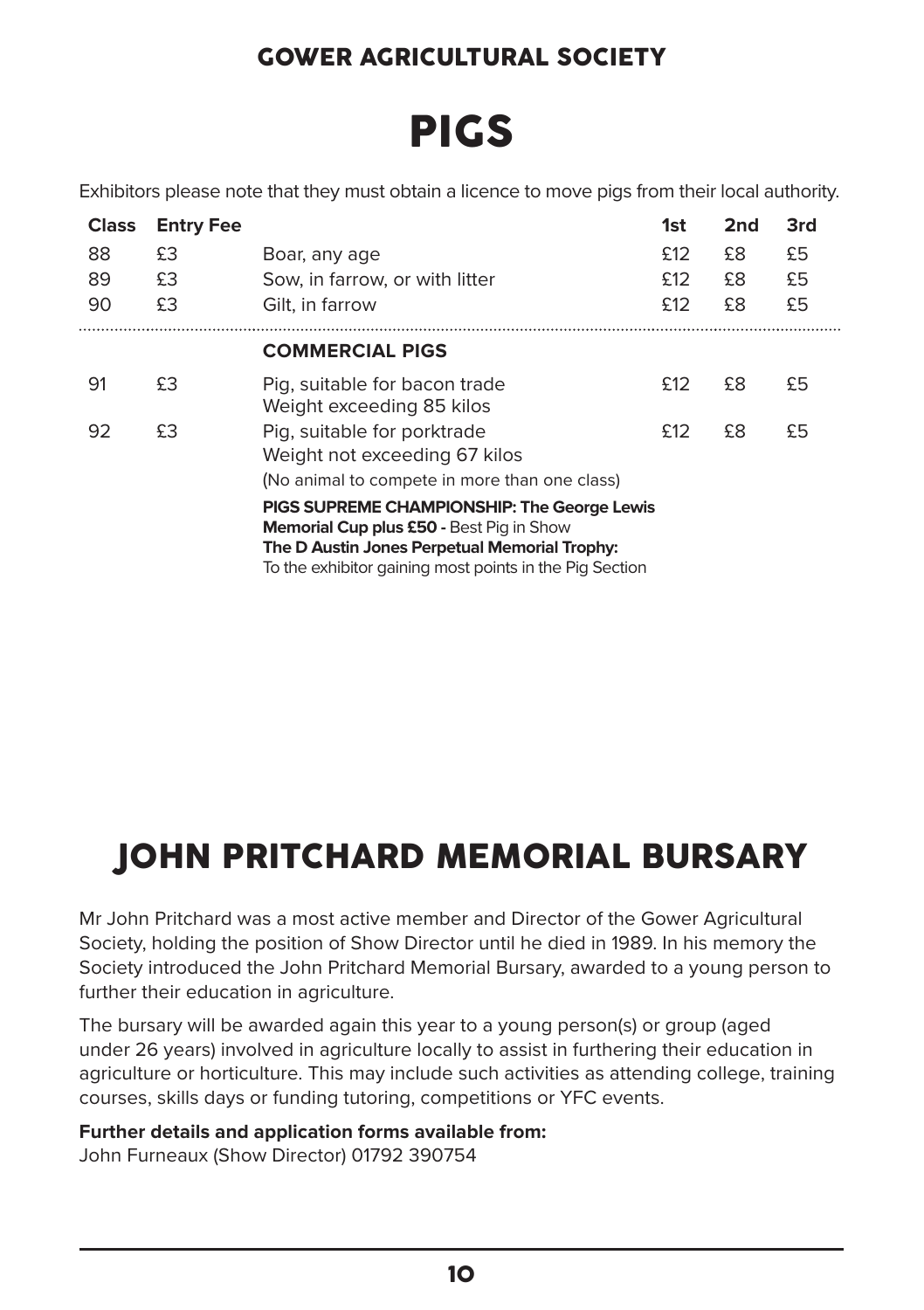# RULES

- 1. The Society shall be called 'THE GOWER AGRICULTURAL SOCIETY' and shall consist of ordinary members from whom shall be elected annually President, Vice-Presidents and Honorary Treasurer, an Honorary Secretary or Secretaries and a Committee to manage the Society.
- 2. The Payment of an annual subscription of £40 family, £25 double, £12.50 single (inc. VAT) shall constitute a person an ordinary member of the Society. The subscription will include a ticket to park a car in the main field.
- 3. The principal objects of the Society shall be the improvement in the breeds of cattle, horses, sheep and pigs and the improvement of agricultural machinery and implements and the developments of agriculture generally and to hold an Exhibition thereof, and if the Society so decides to combine with such Exhibition classes for Horticulture, Forestry, Dogs, Bee Keeping and Rural Arts and Crafts.
- 4. All subscriptions shall be paid to the Secretary or Secretaries not later than the 31st July in each year and the Annual General Meeting shall be held not later than March in each year.
- 5. The Annual General Meeting of the Society shall appoint annually a President, an Honorary Treasurer and a committee to manage the Society and any officers and such committees as it may consider necessary for the running of the Society during the forthcoming year.
- 6. Persons, who for special services to the Society, or its objects, the Society may wish to honour by appointment as Vice-Presidents or Honorary Members or other similar positions, shall be appointed at the Annual General Meeting only on the recommendation of a majority of the Management Committee. The Management Committee shall only make such recommendations in the case of persons proposed and seconded by members of that Committee and shall ignore representations made by other than their own members. Such appointments shall, except for Honorary Life Members, be for one year only but may be renewed from year to year.
- 7. The Treasurer and the Chief Financial Steward shall be responsible for the collection of all subscriptions all donations and any sums due to the Society and the making of all payments authorised by the Committee on behalf of the Society and all sums exceeding £10.00, except prize money, shall be paid by cheque signed by any two of the President, the Treasurer and two members appointed by the Finance and Organisation Committee of the Society.
- 8. The funds of the Society shall be utilised for the purpose of maintaining and developing the objectives of the Society.
- 9. Closed classes shall be confined to exhibitors occupying a residence or farm building within the boundaries of the City and County of Swansea.
- 10. The rules of the Society shall be altered only by a General Meeting of the Society.

# CONDITIONS OF EXHIBITION

- 1. All livestock must be on the showground no later than 9.00am on the morning of the show. Exhibits shall not be removed from the showground before 3pm without the permission of the Show Director or Livestock Secretary.
- 2. Horses should arrive in good time for their class and to allow enough time for preparation and warm-up. Parking for horse trailers and horse lorries is not guaranteed. Every effort will be made to stick to the running order but the committee reserve the right to make a change if circumstances deem this necessary.
- 3. The decision of the Judges shall be final.
- 4. Any objection to an exhibit must be lodged with the Secretary in writing and a deposit of £10 paid within two hours of the Class being judged. The deposit of £10 will be returned if the objection is upheld, but forfeited to the Society if the objection is not sustained. The objection will be considered by the Committee.
- 5. If in the opinion of the judge or judges the exhibits in any class are of insufficient merit, the Committee reserves the right to withhold the whole or any part of the prize money.
- 6. All entries must be made in writing and delivered no later than Friday as stated in your relevant section.
- 7. The Committee reserves to itself the right to refuse or reject any entry without stating the reason for doing so and to cancel any class or group of classes not less than three days before the date of the Show.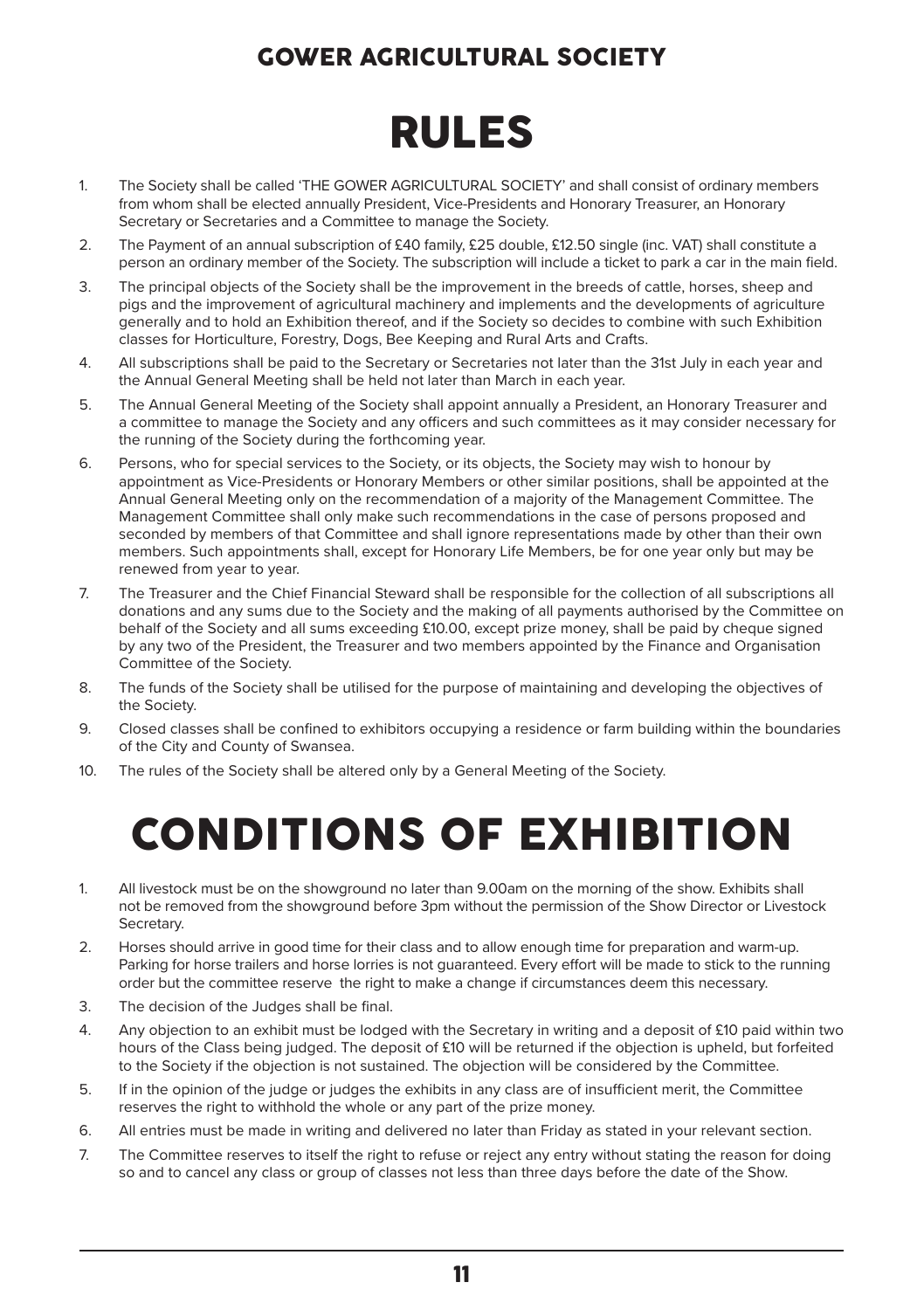- 1. All livestock must be on the showground no later than 9.00am on the morning of the show. Exhibits shall not be removed from the showground before 3pm without the permission of the Show Director or Livestock Secretary.
- 2. Horses should arrive in good time for their class and to allow enough time for preparation and warm-up. Parking for horse trailers and horse lorries is not guaranteed. Every effort will be made to stick to the running order but the committee reserve the right to make a change if circumstances deem this necessary.
- 3. The decision of the Judges shall be final.
- 4. Any objection to an exhibit must be lodged with the Secretary in writing and a deposit of £10 paid within two hours of the Class being judged. The deposit of £10 will be returned if the objection is upheld, but forfeited to the Society if the objection is not sustained. The objection will be considered by the Committee.
- 5. If in the opinion of the judge or judges the exhibits in any class are of insufficient merit, the Committee reserves the right to withhold the whole or any part of the prize money.
- 6. All entries must be made in writing and delivered no later than Friday as stated in your relevant section.
- 7. The Committee reserves to itself the right to refuse or reject any entry without stating the reason for doing so and to cancel any class or group of classes not less than three days before the date of the Show.
- 8. The Committee reserves to itself the right to withhold or reduce the scheduled prize money in the event of there being insufficient number of exhibitors or is so recommended by the judge.
- 9. Any exhibitor who does not comply with the rules of the Society or these conditions shall be debarred from exhibiting and may at the discretion of the Committee forfeit all prize money won.
- 10. All horses must be properly haltered and secured to the satisfaction of the stewards. The Society, its Officers or Stewards will not be responsible for any errors or mistakes that may occur in the placing, penning or securing of exhibits.
- 11. Any person riding a horse/pony anywhere on the showground is required to wear a hard hat of a standard approved by their appropriate governing body. No horse/pony is to be ridden or led through the showground except on designated horse walks/areas.
- 12. A fall of horse/pony or rider during any class will result in elimination. The rider must NOT remount in the ring and should see a medically qualified attendant before remounting.
- 13. All exhibitors and their servants in charge of stock will be subject to the orders of the stewards, and any such person disobeying such orders may be expelled from the Show Yard.
- 14. No diseased animal will be allowed to enter the Show Yard. The Society's Veterinary Surgeon to be the sole judge. The certificate of the Veterinary Inspector, whether as to age or soundness, shall be required only in cases where the judges are in doubt, or where the stewards consider it necessary. The decision of the Inspector in such cases, shall be final and conclusive.
- 15. The Society will not in any case or under any circumstances hold itself responsible for any loss, damage, misdelivery, illness or accident that may occur through or to any exhibit or person from any cause whatsoever and it shall be a condition of entry that each exhibitor shall hold the Society harmless and indemnify it against legal proceedings arising from any of the above- named circumstances.

# THIRD PARTY LIABILITY

The Society, its Officers or Servants, shall not be responsible to any person whatsoever while on the Society's premises or while entering or leaving same, for any damage or loss however caused, to the property of any such person or for any injury fatal or otherwise to any such person.

The Society, its Officers or Servants shall not be responsible for any accident, damage or loss, however caused, that may occur to any exhibitor or his servant, or to any animal, article or property, brought into the Showground, or while entering or leaving or being carried into or out of the said Showground. Each exhibitor shall be solely responsible for any loss, injury or damage that may be done to or occasioned by, or arising from any animal, article or property exhibited or brought on to the Showground by him, and he shall indemnify and hold harmless the Society from and against all actions, suits, expenses and claims on account of or in respect of any such damage or injury which may be caused or occasioned.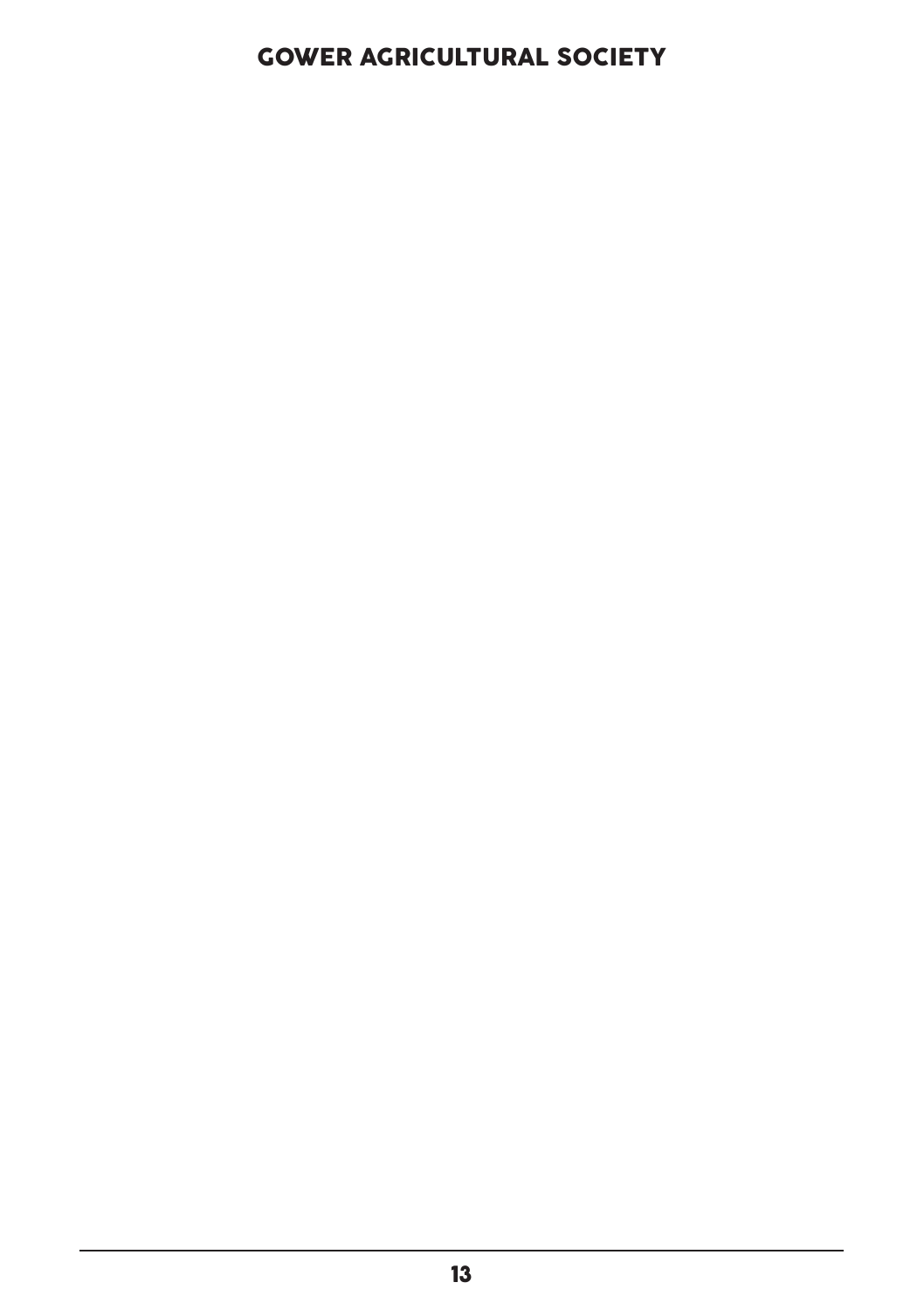| SULFASKOV | <b>COWER SHOW 2022</b><br>ENTRY CATTLE, SHEEP & PIGS                                                                                                                                   |           |
|-----------|----------------------------------------------------------------------------------------------------------------------------------------------------------------------------------------|-----------|
|           |                                                                                                                                                                                        |           |
|           | The Beeches, Horton, Gower, Swansea SA3 1LB. Tel: 01792 390207 / 07812 109555<br>Please complete and return WITH ENTRY FEES to the Secretary, Miss Siân Tucker,<br>www.gowershow.co.uk |           |
|           | Entry fees must be received by closing date or no entry in to class.<br>N.B. Cattle entries - please include ear tag number.                                                           |           |
|           | Please tick if M.V. accredited                                                                                                                                                         |           |
|           | PLEASE ENCLOSE A PHOTOCOPY OF M.V CERTIFICATE WITH ENTRY FORM                                                                                                                          |           |
| Class No. | Name and Ear Tag No.                                                                                                                                                                   | Entry Fee |
|           |                                                                                                                                                                                        |           |
|           |                                                                                                                                                                                        |           |
|           |                                                                                                                                                                                        |           |
|           |                                                                                                                                                                                        |           |
|           |                                                                                                                                                                                        |           |
|           |                                                                                                                                                                                        |           |
|           |                                                                                                                                                                                        |           |
|           |                                                                                                                                                                                        |           |
|           |                                                                                                                                                                                        |           |